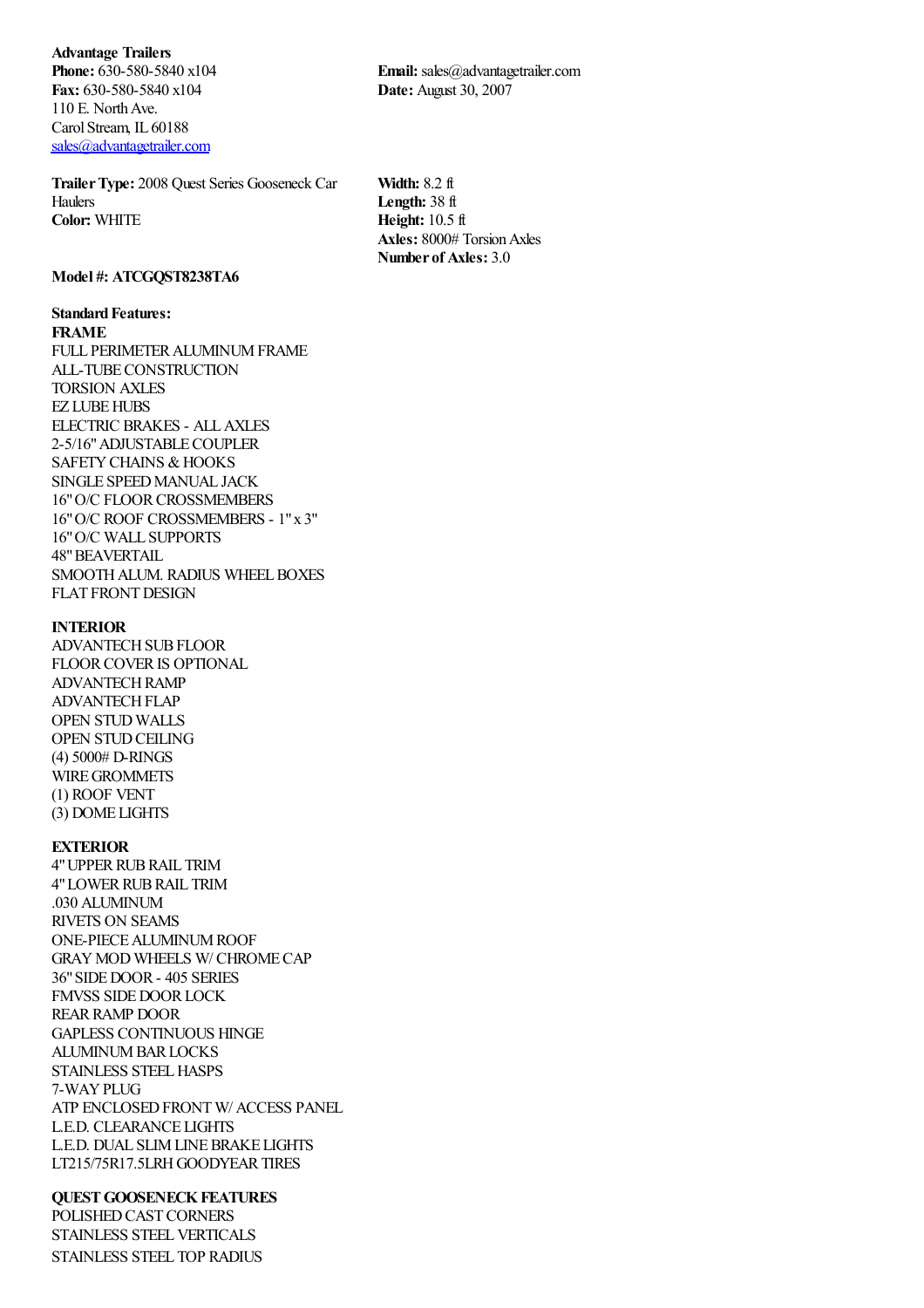## **Selected Options:**

1 110 VOLT PACKAGE #2

STAINLESS STEEL TOP RADIUS

- 50 Amp Breaker Box

- 25' Land Line

- (4) GFI Recepts

- (4) 48"Fluorescent Lights

- Frame and Wire for A/C

- (2) Recessed 500 Watt Quartz Halogen Lamps 1 ADD8000# AXLE TO TANDEM(ATC) 1 UPGRADE TO ELECTRIC OVERHYDRAULIC DISC BRAKES - TRIPLE 6K, 7K, OR 8K AXLES 38 42"ADDITIONALHEIGHT /FT TRAILER NOT TO EXCEED 12'.45" TALL 1 UPGRADE TO 60"DOUBLEDOORS (405 SERIES) W/ FMVSS LOCK PUT DOOR ON DRIVER SIDE OF TRAILER 1 STAINLESS STEELREARPADDLE LATCHES 1 5' ALUMINUMRAMP EXTENSIONS w/ 3" BUMBERS 1 ALUMINUMSLIDEOUT / SLIDE IN STEP @ SIDE DOOR - STEP WIDTH MATCHES DOOR OPENING SIZE 1 REAR RAMP DOOR COLD CURTAIN LOCATE BETWEEN GARAGE AREA AND WORK SHOP AREA 1 36"X24"EGRESS WINDOW WITHSLIDER 1 SALEM TWO WAY VENT SYSTEM (PAIR) 1 SPARE LT215/75R17.5LRHON BLACK WHEEL (8K AXLES) 6 UPGRADE LT215/75R17.5LRHON ALUMINUM WHEEL (8K AXLES) 1 INTERIOR WALL SPARE TIRE MOUNT 38 SCREWLESS EXTERIOR/FT (36"ORMORE EXTRA HEIGHT) 38 .050 EXTERIORALUMINUM/FT (36"ORMORE **EXTRA HEIGHT)** 38 24"STAINLESS STEEL SIDE TRIM(PER LINEAR FOOT) 1 STAINLESS STEELREARRAMP EXTERIOR DOOR 1 REARSCISSORJACKS / 5000# CAPACITY EACH- (PAIR) 1 DUAL POSTHYDRAULIC JACK FORGOOSE - INCLUDES 12V BATTERY 1 ADDSLIMLINE L.E.D. TAILLIGHTS (PAIR) 1 ADDSLIMLINE L.E.D. BACKUP LIGHTS (PAIR) 1 REARDOCKINGLIGHTS - STAINLESS STEEL 10 BULLETHALOGEN LIGHTS - 12 VOLT (EACH) INCLUDES DIMMER SWITCH TO BE LOCATED UNDER ATTIC IN FRONT SECTION OF TRAILER 1 AM/FM/CDSTEREO (200 WATTS) w/ FOUR CUBE SPEAKERS 1 UPGRADE TO 50 AMP MOTORBASEW/25' SHORE CORD FROM PACK AGE #2 4 INTERIORGFI RECEPT SEEDRAWINGS FORLOCATIONS 2 EXTERIORGFI RECEPT 4 3-WAYSWITCH- 110V(INCLUDES TWO 3- WAY SWITCHES) 2 24"110VFLUORESCENT LIGHT 2 24"110 VFLUORESCENT LIGHT - RECESSED INTO ATTIC / WALK ON ROOF

2 48"FLUORESCENT LIGHT

TATALOR FRANCISCHE FRANCISCHE EINER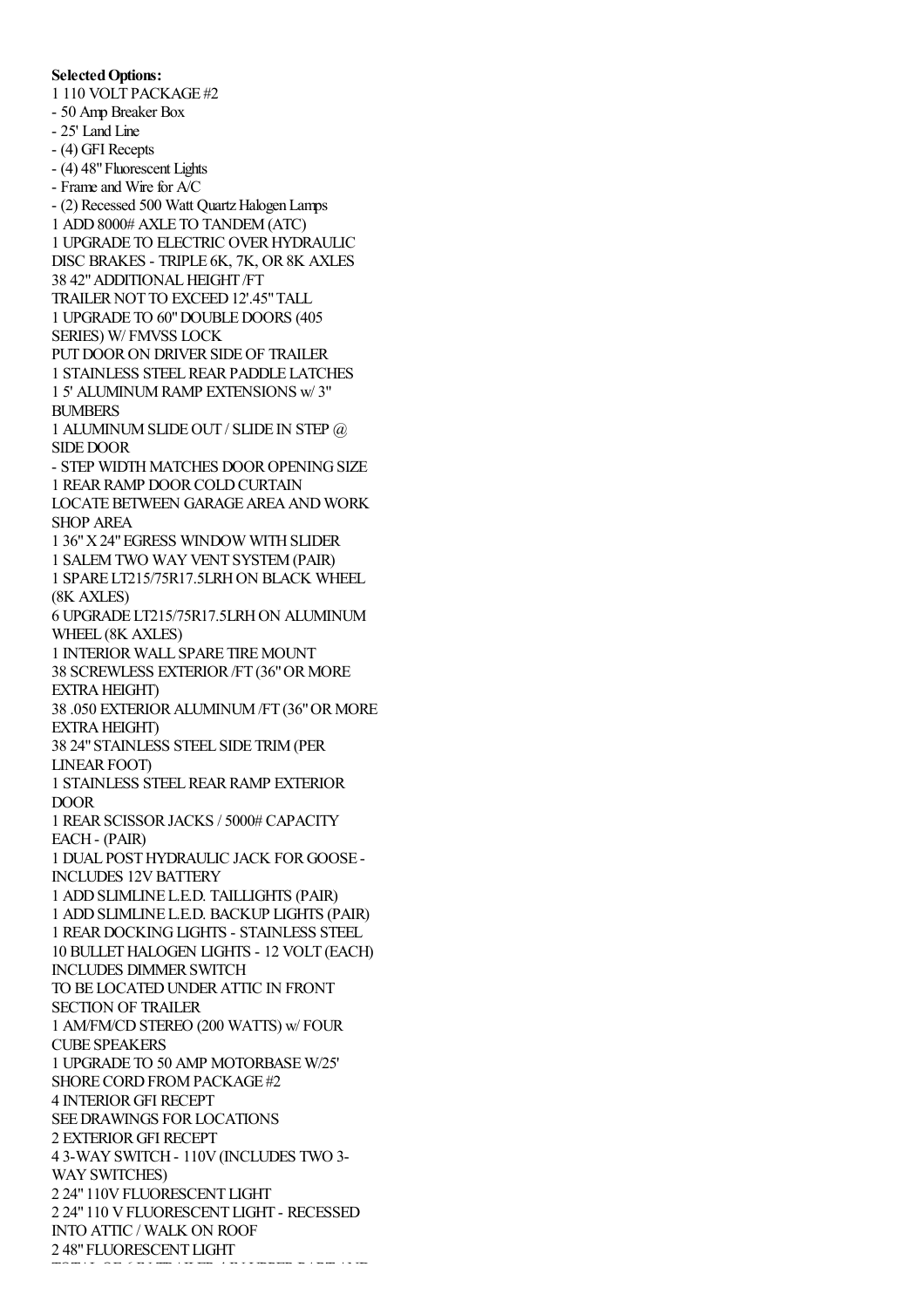TOTAL OF 6 IN TRAILER 4 IN UPPER PART AND 2 ON LOWERPARTOF TRAILER 6 MOUNT LIGHTS AT 45 DEGREES / EACH 1 2 TBARDFRONTMOUNTA/C 5KW HEAT - COVER NOT INCLUDED 1 BARDA/C COVER- STAINLESS STEEL - VOIDS BARD WARRANTY 1 BUILD TRAILER 5" SHORTER TOTAL OVERALL HEIGHT 147.84"TALL 1 SAFTRYPACKAGE CO DETECTOR SMOKEDETECTOR LP DETECTOR FIRE EXTINGUISHER 1 AIRCOMPRESSOR- 4HP PEAK WITH4 **OUTLETS** 1 12 KW ONAN GENERATORPKG. - QUIET DIESEL - FuelCompartment - 13 Gallon FuelTank  $-20$ " x 36" Fuel Door & Hook Up - Generator Wiring & Prep - Remote Start - Insulated Generator Box - Generator Door - Auto Transfer Switch 1 UPGRADE TO 24 GALLON IN-FRAME FUEL TANK W/FUELGAUGE 18 HEAVYDUTYATTIC WITHATP FLOOR-RATEDAT 35# / SQ. FT. 2 ROLLOVERSLEEPER/SOFA72"LONG IN GARAGEAREA 1 CUSTOM ENGINEERING FEE 38 ALUMINUM WALLS ANDCEILING SCREWLESS/ FT (36" OR MORE EXTRA HEIGHT) 12 CARPET 34" HIGH ON SIDEWALL / FT INSTALLON BOTH WALLS STARTINGFROM BACK DOORFORWARD12' 38 CARPETON THEWALLS / FT 38 CARPETON THEWALLS / FT 38 BUBBLE FOIL INSULATED WALLS / FT (36" OR MORE EXTRA HEIGHT) 38 BUBBLE FOIL INSULATEDCEILING/ FT - (Stacker) **48 AIRLINE TRACK SURACE MOUNTED TO** WALLS / FT - PAIR 2 ROWS ON EACH WALL STARTING FROM BACK DOORGOING12' FORWARD 1 BLACK MARBLERAMP - INCLUDES ADVANTECH FLAP W/ATP 38 BLACK COIN RUBBERFLOOR/FT (DOES NOT INCLUDERAMP) 4 UPGRADERECESSEDFLOORSWIVELD-RING 6000# CAPACITYEACH 36 AIRLINE TRACK SURFACE MOUNTED TO FLOOR/ FT - PAIR LOCATED IN ATTIC 2 ROWS IN FLOOR AND ON STAKCERLIFT 60 AIRLINE TRACK RECESSEDIN FLOOR/ FT SINGLEROW

SEE DRAWINGS FOR PLACEMENT  $50$  AIDI IME TRACK DOUBLE STUDIED THE DOWN